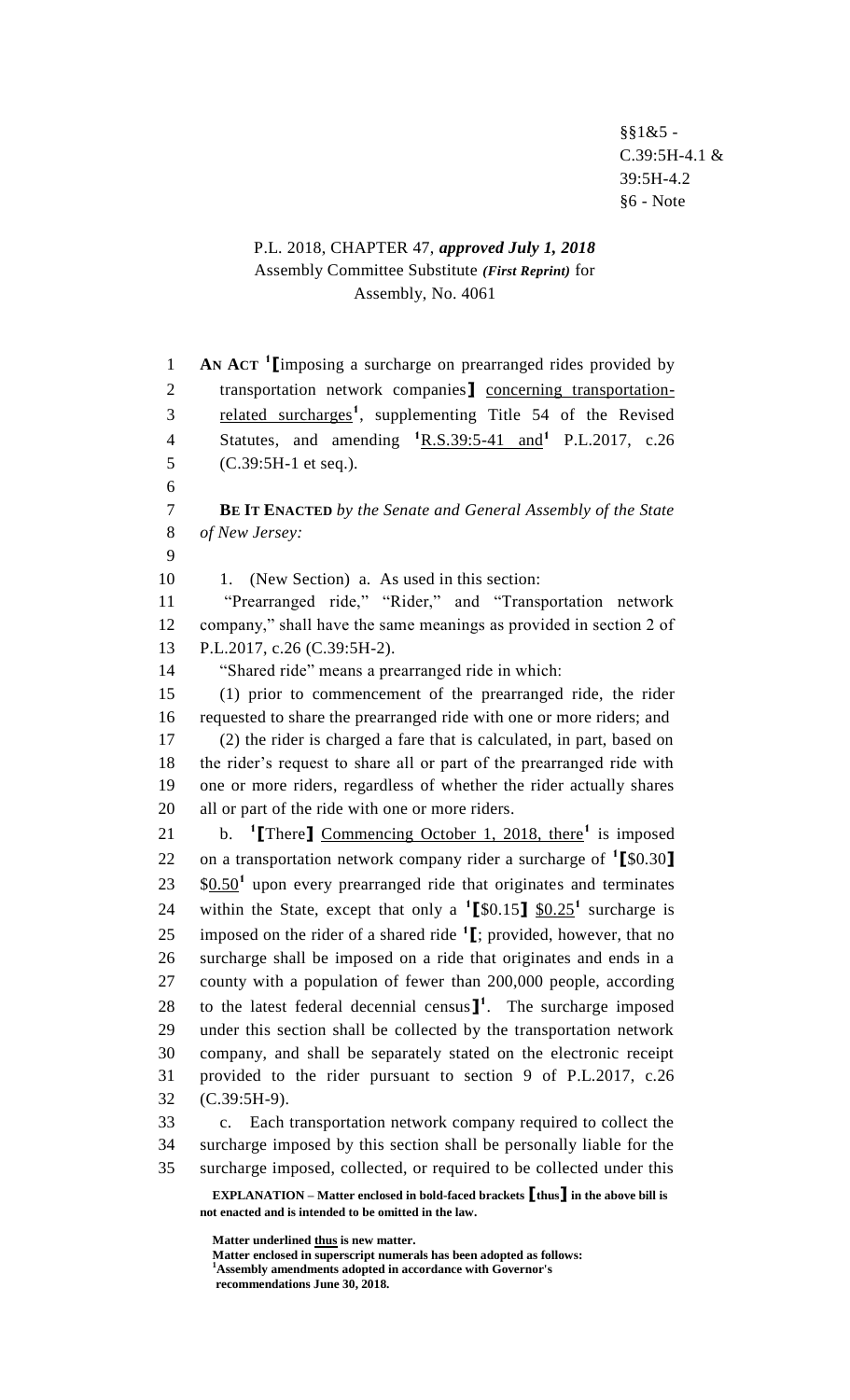$\mathcal{D}_{\mathcal{L}}$ 

 section. Any such transportation network company shall have the same right with respect to collecting the surcharge from a rider as if the surcharge were a part of the sales price and payable at the same time. d. In carrying out the provisions of this section, the Director of the Division of Taxation in the Department of the Treasury shall have all of the powers and authority granted in P.L.1966, c.30 (C.54:32B-1 et seq.). The surcharge shall be filed and paid by the transportation network company on a monthly basis in a manner prescribed by the director. The director shall promulgate such rules and regulations as the director determines are necessary to effectuate the provisions of this section. e. The surcharge imposed by this section shall be governed by the provisions of the "State Uniform Tax Procedure Law," R.S.54:48-1 et seq. 2. Section 9 of P.L.2017, c.26 (C.39:5H-9) is amended to read as follows: 9. Within 48 hours following completion of a prearranged ride, a transportation network company shall provide a transportation network company rider with an electronic receipt which shall include: a. the points of origin and destination of the prearranged ride; b. the total time and distance of the prearranged ride; **[**and**]** c. an itemization of the total fare paid, if any; and d. the surcharge imposed pursuant to section 1 of P.L. , c.  $(C.$  ) (pending before the Legislature as this bill). (cf: P.L.2017, c.26, s.9) 3. Section 26 of P.L.2017, c.26 (C.39:5H-26) is amended to read as follows: 26. Notwithstanding any other provision of law, a transportation network company and a transportation network company driver shall be governed exclusively by P.L.2017, c.26 (C.39:5H-1 et seq.), any supplements or amendments thereto, and any rules promulgated by the commission or division pursuant to P.L.2017, c.26 (C.39:5H-1 et seq.). A county or municipality shall not require a transportation network company or transportation network company driver to obtain a license or permit to provide a prearranged ride in that county or municipality, or require a driver to obtain a license or permit for the driver's personal vehicle in order to provide a prearranged ride in that county or municipality. A county or municipality shall not impose a tax or fee that only applies to a transportation network company or transportation network company driver; provided that a transportation network company or driver shall be subject to a tax or fee that applies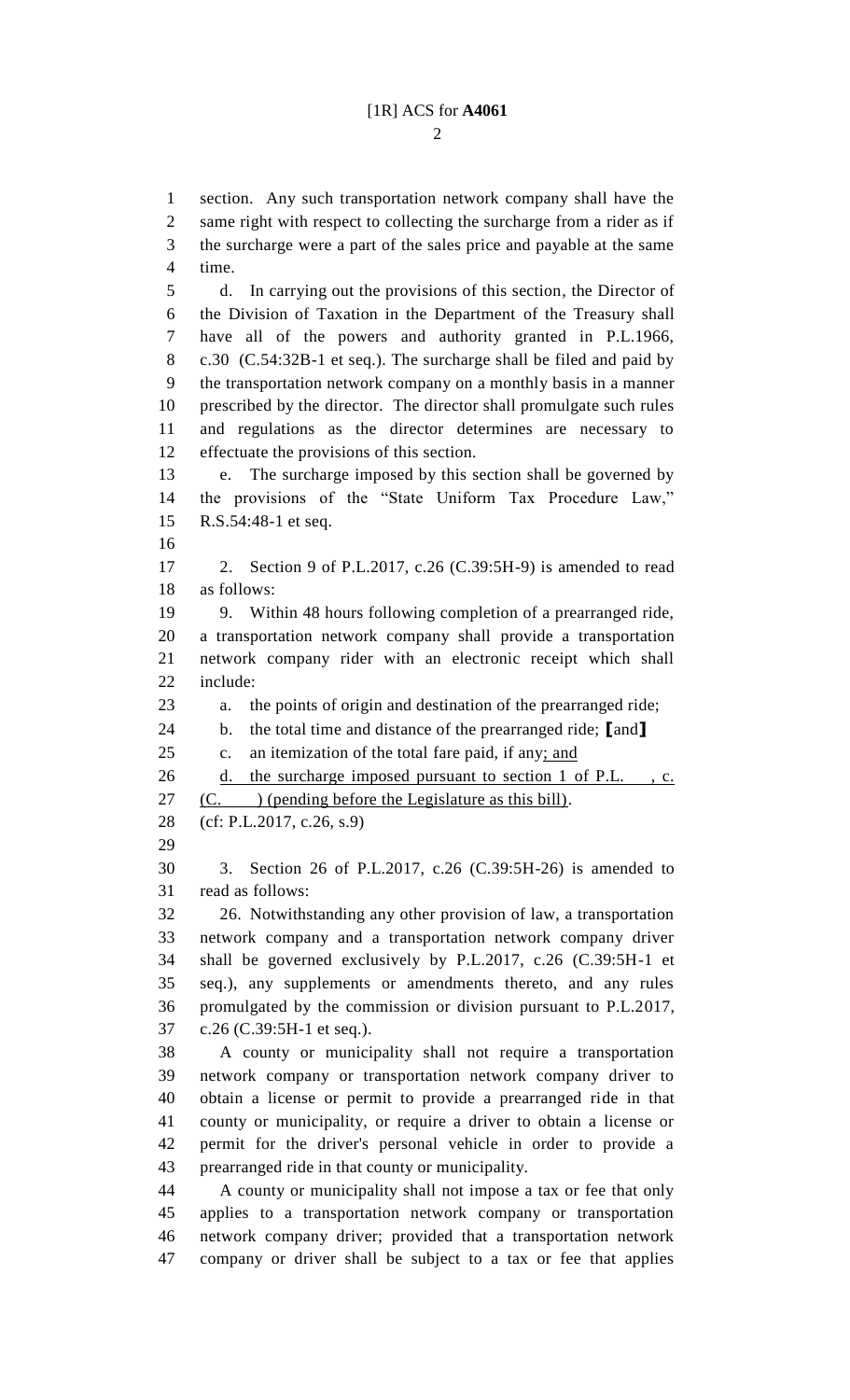generally to all businesses or residents of the county or municipality.

 Except for the initial and annual permit fee imposed pursuant to subsection b. of section 4 of P.L.2017, c.26 (C.39:5H-4) and the 5 surcharge imposed pursuant to section 1 of P.L., c. (C. (pending before the Legislature as this bill), the State shall not impose a tax or fee that only applies to a transportation network company or transportation network company driver; provided that, a transportation network company or driver shall be subject to a tax or fee that applies generally to all businesses or residents of the State.

 Nothing in this section shall be construed to alter, supersede, or prohibit a financial access agreement between a transportation network company and a city of the first class with an international airport terminal, provided the transportation network company complies with all other provisions of P.L.2017, c.26 (C.39:5H-1 et seq.).

(cf: P.L.2017, c.26, s.26)

 $14.$  R.S. 39:5-41 is amended to read as follows:

 39:5-41. a. All fines, penalties and forfeitures imposed and collected under authority of law for any violations of R.S.39:4-63 and R.S.39:4-64 shall be forwarded by the judge to whom the same have been paid to the proper financial officer of a county, if the violation occurred within the jurisdiction of that county's central municipal court, established pursuant to N.J.S.2B:12-1 et seq. or the municipality wherein the violation occurred, to be used by the county or municipality to help finance litter control activities in addition to or supplementing existing litter pickup and removal activities in the municipality.

 b. Except as otherwise provided by subsection a. of this section, all fines, penalties and forfeitures imposed and collected under authority of law for any violations of the provisions of this Title, other than those violations in which the complaining witness is the chief administrator, a member of his staff, a member of the State Police, a member of a county police department and force, a county park police system, or a sheriff's office in a county that has established a central municipal court, an inspector of the Board of Public Utilities, or a law enforcement officer of any other State agency, shall be forwarded by the judge to whom the same have been paid as follows: one-half of the total amount collected to the financial officer, as designated by the local governing body, of the respective municipalities wherein the violations occurred, to be used by the municipality for general municipal use and to defray the cost of operating the municipal court; and one-half of the total amount collected to the proper financial officer of the county wherein they were collected, to be used by the county as a fund for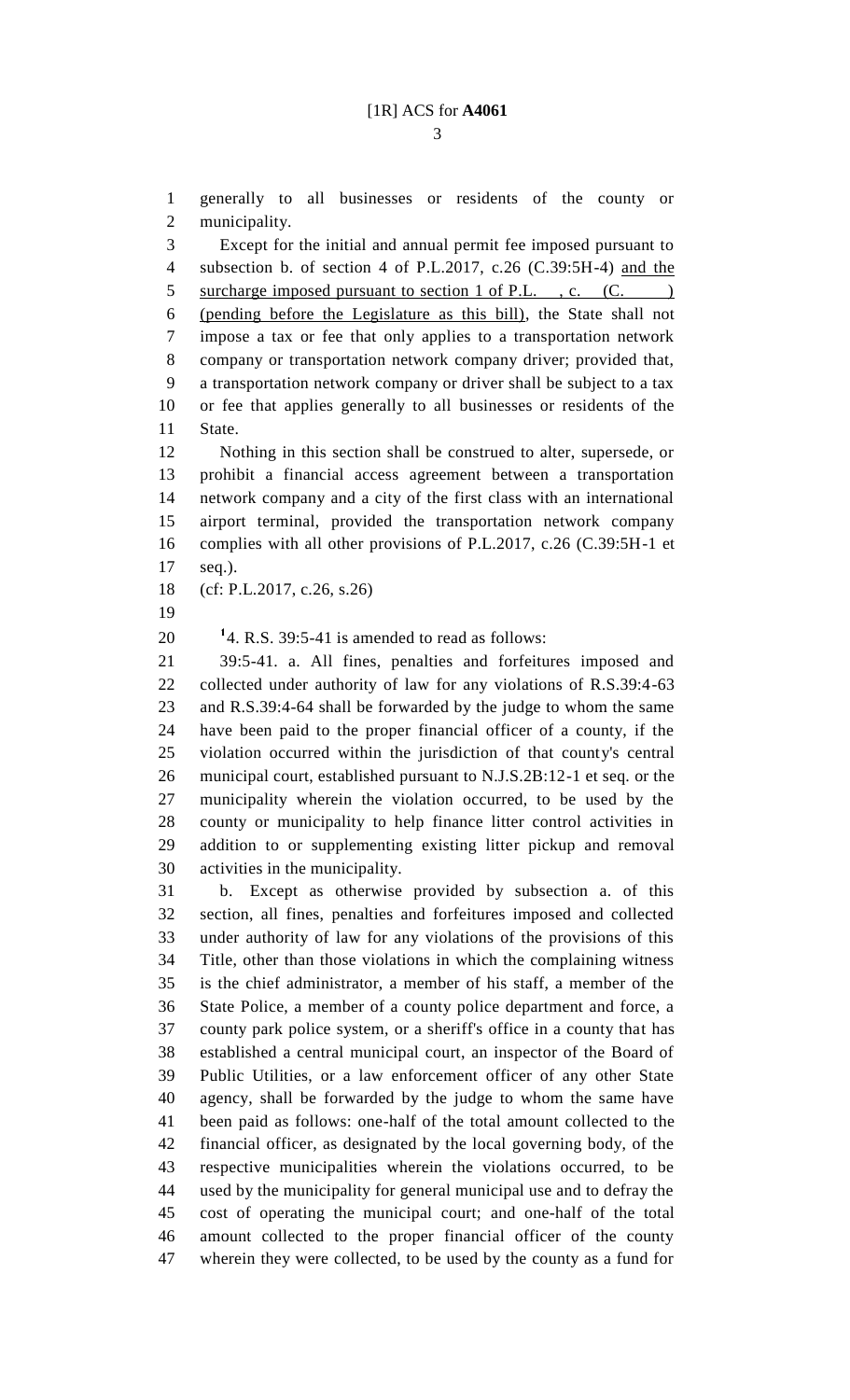the construction, reconstruction, maintenance and repair of roads and bridges, snow removal, the acquisition and purchase of rights- of-way, and the purchase, replacement and repair of equipment for use on said roads and bridges therein. Up to 25% of the money received by a municipality pursuant to this subsection, but not more than the actual amount budgeted for the municipal court, whichever is less, may be used to upgrade case processing.

 All fines, penalties and forfeitures imposed and collected under authority of law for any violations of the provisions of this Title, in which the complaining witness is a member of a county police department and force, a county park police system, or a county sheriff's office in a county that has established a central municipal court, shall be forwarded by the judge to whom the same have been paid to the financial officer, designated by the governing body of the county, for all violations occurring within the jurisdiction of that court, to be used for general county use and to defray the cost of operating the central municipal court.

 Whenever any county has deposited moneys collected pursuant to this section in a special trust fund in lieu of expending the same for the purposes authorized by this section, it may withdraw from said special trust fund in any year an amount which is not in excess of the amount expended by the county over the immediately preceding three-year period from general county revenues for said purposes. Such moneys withdrawn from the trust fund shall be accounted for and used as are other general county revenues.

c. (Deleted by amendment, P.L.1993, c.293.)

 d. Notwithstanding the provisions of subsections a. and b. of this section, \$1 shall be added to the amount of each fine and penalty imposed and collected through a court under authority of any law for any violation of the provisions of Title 39 of the Revised Statutes or any other motor vehicle or traffic violation in this State and shall be forwarded by the person to whom the same are paid to the State Treasurer. In addition, upon the forfeiture of bail, \$1 of that forfeiture shall be forwarded to the State Treasurer. The State Treasurer shall annually deposit those moneys so forwarded in the "Body Armor Replacement" fund established pursuant to section 1 of P.L.1997, c.177 (C.52:17B-4.4). Beginning in the fiscal year next following the effective date of this act, the State Treasurer annually shall allocate from those moneys so forwarded an amount not to exceed \$400,000 to the Department of the Treasury to be expended exclusively for the purposes of funding the operation of the "Law Enforcement Officer Crisis Intervention Services" telephone hotline established and maintained under the provisions of sections 115 and 116 of P.L.2008, c.29 (C.26:2NN-1 and C.26:2NN-2).

 e. Notwithstanding the provisions of subsections a. and b. of this section, \$1 shall be added to the amount of each fine and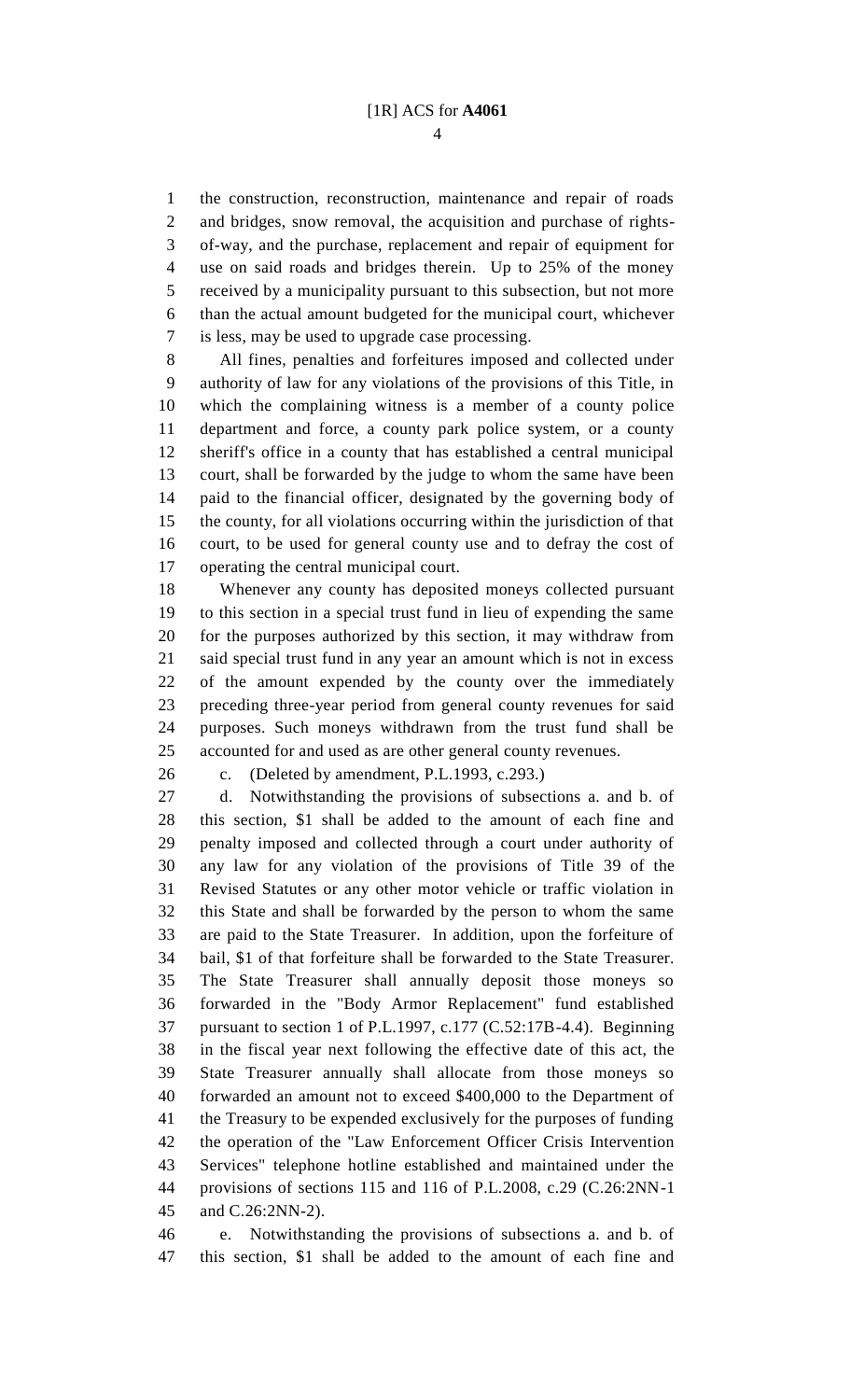penalty imposed and collected through a court under authority of any law for any violation of the provisions of Title 39 of the Revised Statutes or any other motor vehicle or traffic violation in this State and shall be forwarded by the person to whom the same are paid to the State Treasurer. The State Treasurer shall annually deposit those moneys so forwarded in the "New Jersey Spinal Cord Research Fund" established pursuant to section 9 of P.L.1999, c.201 (C.52:9E-9). In order to comply with the provisions of Article VIII, Section II, paragraph 5 of the State Constitution, a municipal or county agency which forwards moneys to the State Treasurer pursuant to this subsection may retain an amount equal to 2% of the moneys which it collects pursuant to this subsection as compensation for its administrative costs associated with implementing the provisions of this subsection.

 f. Notwithstanding the provisions of subsections a. and b. of this section, \$1 shall be added to the amount of each fine and penalty imposed and collected through a court under authority of any law for any violation of the provisions of Title 39 of the Revised Statutes or any other motor vehicle or traffic violation in this State and shall be forwarded by the person to whom the same are paid to the State Treasurer. The State Treasurer shall annually deposit those moneys so forwarded in the "Autism Medical Research and Treatment Fund" established pursuant to section 1 of P.L.2003, c.144 (C.30:6D-62.2).

 g. Notwithstanding the provisions of subsections a. and b. of this section, **[**\$2**]** \$3 shall be added to the amount of each fine and penalty imposed and collected by a court under authority of any law for any violation of the provisions of Title 39 of the Revised Statutes or any other motor vehicle or traffic violation in this State and shall be forwarded by the person to whom the same are paid to the State Treasurer. The State Treasurer shall annually deposit those moneys so forwarded in the "New Jersey Forensic DNA Laboratory Fund" established pursuant to P.L.2003, c.183. Prior to depositing the moneys into the fund, the State Treasurer shall forward to the Administrative Office of the Courts an amount not to exceed \$475,000 from moneys initially collected pursuant to this subsection to be used exclusively to establish a collection mechanism and to provide funding to update the Automated Traffic System Fund created pursuant to N.J.S.2B:12-30 to implement the provisions of this subsection.

 h. Notwithstanding the provisions of subsections a. and b. of this section, \$1 shall be added to the amount of each fine and penalty imposed and collected under authority of any law for any violation of the provisions of Title 39 of the Revised Statutes or any other motor vehicle or traffic violation in this State and shall be forwarded by the person to whom the same are paid to the State Treasurer. The State Treasurer shall annually deposit those moneys